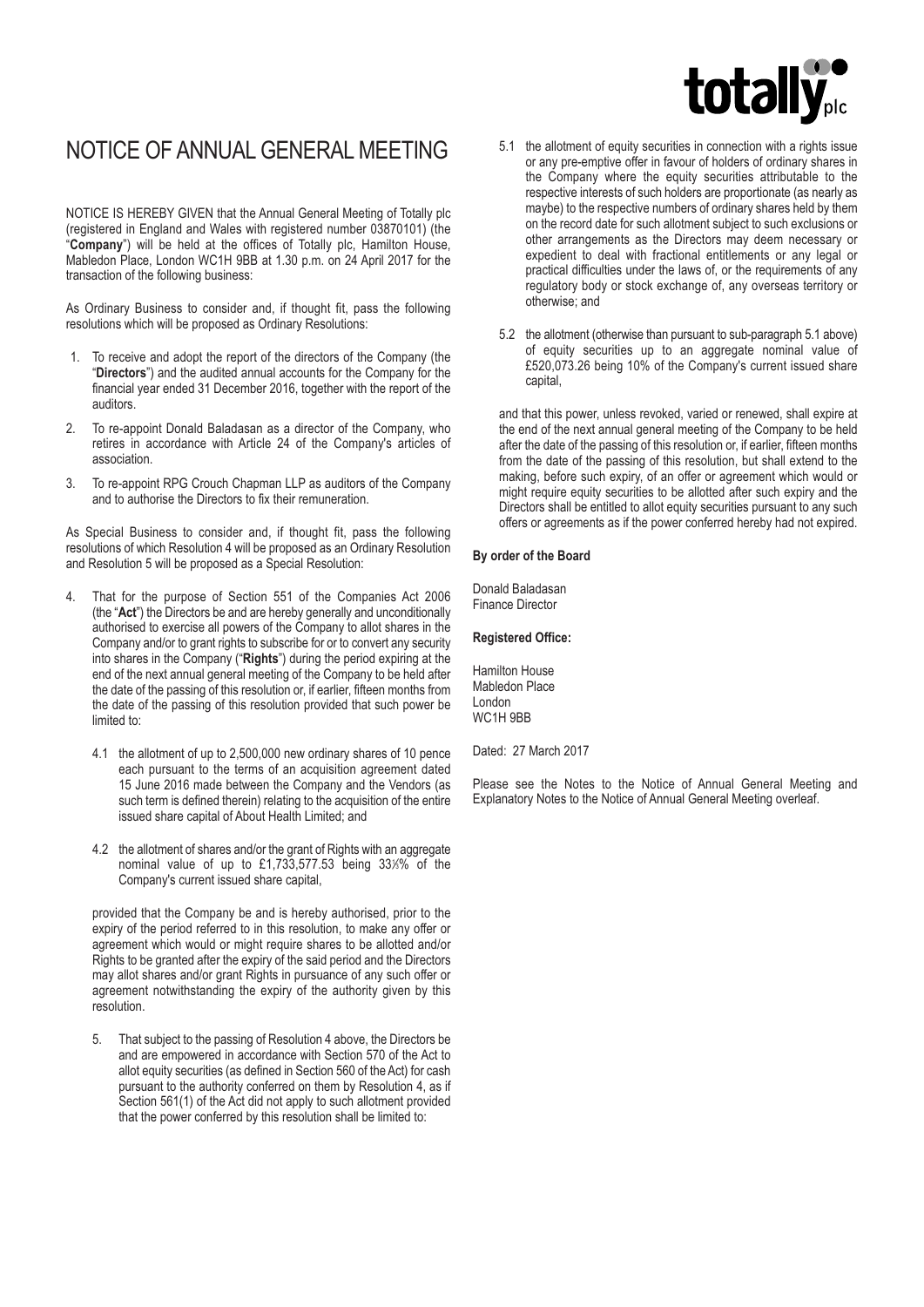## NOTES TO THE NOTICE OF ANNUAL GENERAL MEETING

- 1. A member entitled to attend and vote at the Annual General Meeting ("**AGM**") may appoint a proxy (who need not be a member of the Company but who must attend the AGM to represent you) to attend, speak and vote on his or her behalf. In order to be valid, an appointment of proxy must be returned by one of the following methods:
	- by completing and signing the hard-copy proxy form which accompanies this Notice of Annual General Meeting, and returning it, together with the power of attorney or other authority, if any, under which it is signed, or a duly certified copy of such power or authority, either: (a) by post, by courier or by hand to Share Registrars Limited, The Courtyard, 17 West Street, Farnham, Surrey GU9 7DR Farnham, Surrey GU9 7LL; or (b) by fax to Share Registrars Limited on +44 (0) 1252 719232; or (c) by scan and email to Share Registrars Limited at proxies@shareregistrars.uk.com. The hard-copy proxy form must be signed by the shareholder appointing the proxy or by his/her attorney duly authorised in writing. If the shareholder is a corporation, the hard-copy proxy form should be sealed with its common seal or signed on its behalf by an officer or an attorney of the corporation or other person authorised to sign it; or
	- in the case of CREST members, by utilising the CREST electronic proxy appointment service in accordance with the procedures set out in Note 2,

and in each case to be valid must be received by the Company not less than 48 hours (excluding any part of a day that is not a working day) before the time of the AGM or any adjournment of the AGM.

2. CREST members who wish to appoint a proxy or proxies by utilising the CREST electronic proxy appointment service may do so by utilising the procedures described in the CREST Manual. CREST Personal Members or other CREST sponsored members, and those CREST members who have appointed a voting service provider(s), should refer to their CREST sponsor or voting service provider(s), who will be able to take the appropriate action on their behalf.

In order for a proxy appointment made by means of CREST to be valid, the appropriate CREST message (a "**CREST Proxy Instruction**") must be properly authenticated in accordance with Euroclear UK & Ireland's ("**EUI**") specifications and must contain the information required for such instructions, as described in the CREST Manual. The message, regardless of whether it relates to the appointment of a proxy or to an amendment to the instruction given to a previously appointed proxy must, in order to be valid, be transmitted so as to be received by the issuer's agent by the latest time(s) for receipt of proxy appointments specified in the Notice of Annual General Meeting. For this purpose, the time of receipt will be taken to be the time (as determined by the time stamp applied to the message by the CREST Applications Host) from which the issuer's agent (ID: 7RA36) is able to retrieve the message by enquiry to CREST in the manner prescribed by CREST. The Company may treat as invalid a CREST Proxy Instruction in the circumstances set out in Regulation 35(5)(a) of the Uncertificated Securities Regulations 2001. CREST members and, where applicable, their CREST sponsors or voting service providers should note that EUI does not make available special procedures in CREST for any particular messages. Normal system timings and limitations will therefore apply in relation to the input of CREST Proxy Instructions. It is the responsibility of the CREST member concerned to take (or, if the CREST member is a CREST personal member or sponsored member or has appointed a voting service provider(s), to procure that his/her CREST sponsor or voting service provider(s) take(s) such action as shall be necessary to ensure that a message is transmitted by means of the CREST system by any

particular time. In this connection, CREST members and, where applicable, their CREST sponsors or voting service providers are referred, in particular, to those sections of the CREST Manual concerning practical limitations of the CREST system and timings.

- 3. In the case of joint holders, where more than one of the joint holders completes a proxy appointment, only the appointment submitted by the most senior holder will be accepted. Seniority is determined by the order in which the names of the joint holders appear in the Company's register of members in respect of the joint holding (the first-named being the most senior).
- 4. To change your proxy instructions simply submit a new proxy appointment using the methods set out above. Note that the cut-off time for receipt of proxy appointments (see Note 1 above) also applies in relation to amended instructions; any amended proxy appointment received after the relevant cutoff time will be disregarded. Where you have appointed a proxy using the hard-copy proxy form and would like to change the instructions using another hard-copy proxy form, please contact Share Registrars Limited, The Courtyard, 17 West Street, Farnham, Surrey GU9 7DR, tel. +44 (0) 1252 821390. If you submit more than one valid proxy appointment, the appointment received last before the latest time for the receipt of proxies will take precedence.
- 5. In order to revoke a proxy instruction you will need to inform the Company by sending a signed hard copy notice clearly stating your intention to revoke your proxy appointment to Share Registrars Limited, The Courtyard, 17 West Street, Farnham, Surrey GU9 7DR. The revocation notice must be received by Share Registrars Limited not less than 48 hours (excluding any part of a day that is not a working day) before the time of the AGM or any adjournment of the AGM. In the case of a member which is a corporation, the revocation notice must be executed under its common seal or signed on its behalf by an officer or an attorney of the corporation or other person authorised to sign it. Any power of attorney or any other authority under which the revocation notice is signed (or a duly certified copy of such power or authority) must be included with the revocation notice.
- 6. The completion of a proxy does not preclude a member from attending the AGM and voting in person. If you have appointed a proxy and attend the AGM in person, your proxy appointment will automatically be terminated.
- 7. Copies of the service and consultancy agreements of the Directors with the Company, or with any of its subsidiaries, will be available for inspection at the registered office of the Company during usual business hours from the date of this Notice of Annual General Meeting until the close of the AGM and also at the place of the AGM for at least 15 minutes prior to and during the AGM.
- 8. As permitted by Regulation 41 of the Uncertificated Securities Regulations 2001, only those shareholders who are registered on the Company's register of members 48 hours (excluding any part of a day that is not a working day) before the time of the AGM or any adjournment of the AGM shall be entitled to attend the AGM and to vote in respect of the number of ordinary shares registered in their names at that time. Changes to entries on the register of members after this time shall be disregarded in determining the rights of any person to attend and/or vote at the AGM.
- 9. You may not use any electronic address provided in this Notice of Annual General Meeting to communicate with the Company for any purposes other than those expressly stated.